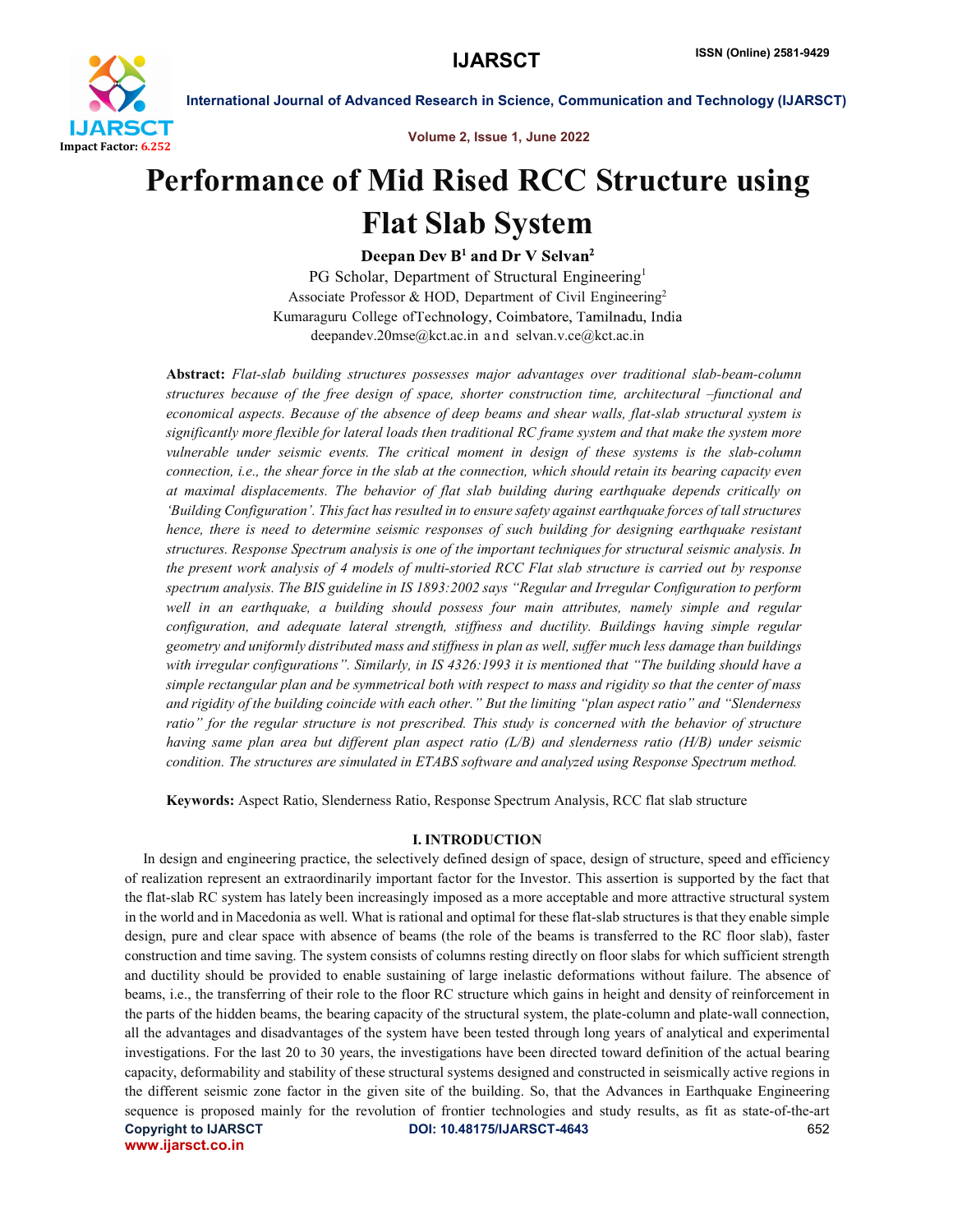

#### Volume 2, Issue 1, June 2022

specialized practices in earthquake engineering. It will include various current areas such as multidisciplinary earthquake engineering, smart structures and resources, finest design and lifecycle cost, geotechnical engineering and soil structure interaction, structural and structure health monitoring, urban earthquake calamity improvement, post-earthquake rehabilitation and restoration, innovative numerical methods, as well as laboratory and field testing. This study, "Seismic Evaluation of Different Slab System in RCC Multi-storey structure." provides structural evaluation and computation of the response of a structure to earthquake. It is structural design, earthquake engineering or structural evaluation where earthquakes are widespread form so that practicing engineers and researchers can use them eagerly with no solving complex problems. The scope and the main idea of this study are lateral analysis used for high building due to the seismic performance used for dissimilar reinforced concrete slab system. While the different type of seismic load resisting system usually presented. Subsequently, different systems of slabs performance for high-rise buildings through seismic loads are introduced. This flat slab consists of 4 no. of models namely, flat slab structure without column drop, flat slab structure with column drops, flat slab structure without drops and additional shear wall and flat slab structure with column drop and additional shear wall. To study the seismic performance of mid rised rcc structure and to compare with response spectrum for the given flat slab building.

#### II. DESIGN PHILOSOPHY

 The design scope consists of Basement + Ground Floor + 9 Floor of medical College and hospital building. The Medical college and Hospital buildings comprises of basements for Sewage Treatment Plant and other services. The design of structures, especially tall buildings (Basement + ground +9), shall consider human comfort as one of the prime factors in design. The adopted structural system shall not cause any discomfort to the residents living therein due to action fluctuating wind loads and seismic loads. All the structure shall satisfy the deformation criteria as per latest codes. The building which it consists of Open terraces, Office, X-ray room, Pharmacy room, library, research Lab staff room, Exam room, Waiting Hall, Meditation room, corridors, lobby, staircases, balconies, toilets, and so on. The building consists of basement as 5.5m height, ground to third floor as 5m height, fourth floor as 4.2 height, and other floors as 4.3m height.

#### III. STRUCTURAL SYSYTEM

The structural system consists of Beams, Slabs, Columns, Footing, flat slab, and Lift core walls are in RCC construction.

#### 3.1 Comparisons of Model and Results

Comparison of frequencies of mode shapes in all 4 models.

| Mode No.       | MODEL1<br>(Hz) | MODEL <sub>2</sub><br>(Hz) | MODEL3<br>(Hz) | MODEL4<br>(Hz) |
|----------------|----------------|----------------------------|----------------|----------------|
| $\mathbf{1}$   | 0.558          | 0.669                      | 1.096          | 1.189          |
| 2              | 0.562          | 0.673                      | 1.101          | 1.193          |
| 3              | 0.616          | 0.707                      | 1.923          | 1.985          |
| $\overline{4}$ | 1.956          | 2.262                      | 4.503          | 4.656          |
| 5              | 1.969          | 2.277                      | 4.51           | 4.662          |
| 6              | 2.153          | 2.403                      | 5.401          | 6.233          |
| 7              | 4.126          | 4.545                      | 5.487          | 6.358          |
| 8              | 4.144          | 4.566                      | 5.54           | 6.404          |
| 9              | 4.532          | 4.854                      | 5.601          | 6.442          |
| 10             | 5.386          | 6.211                      | 5.705          | 6.568          |

www.ijarsct.co.in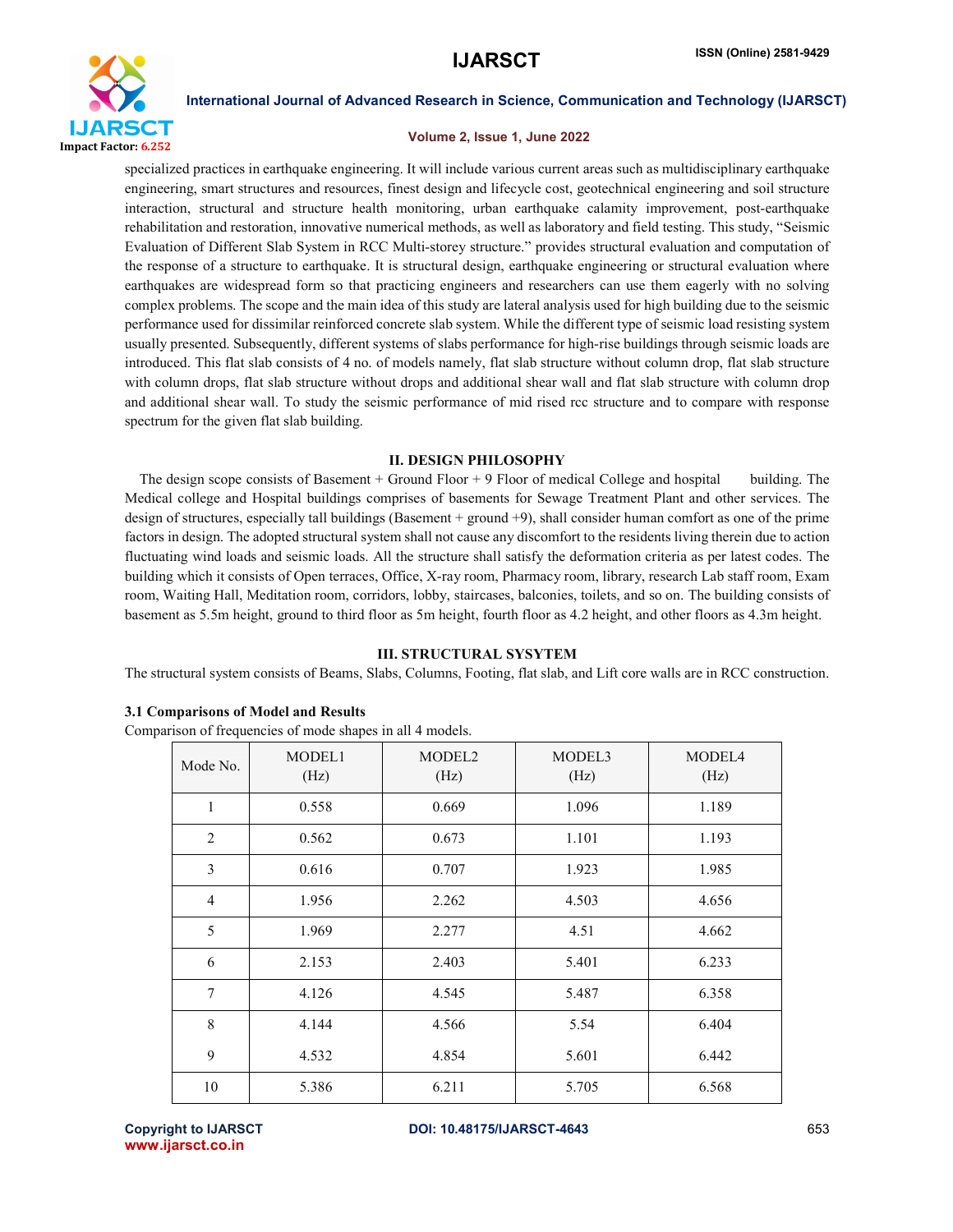

Volume 2, Issue 1, June 2022

| . |             |       |       |       |       |
|---|-------------|-------|-------|-------|-------|
|   | 11          | 5.476 | 6.369 | 5.721 | 6.588 |
|   | $\sim$<br>∸ | 5.513 | 6.369 | 5.788 | 6.666 |

### Graph for Comparison of design storey shear



#### Comparison of design storey shear

| height of building(m) | Story               | MODEL1<br>(KN) | MODEL <sub>2</sub><br>(KN) |         | MODEL3 $(KN)$ MODEL4 $(KN)$ |
|-----------------------|---------------------|----------------|----------------------------|---------|-----------------------------|
| 5.5                   | <b>GROUND</b>       | 1174.5         | 1421.03                    | 2199.8  | 2420.1                      |
| 5                     | STOREY1             | 1168.51        | 1419.2                     | 2197.2  | 2414.5                      |
| 5                     | STOREY <sub>2</sub> | 1166.3         | 1416.4                     | 2195.52 | 2408.6                      |
| 5                     | STOREY3             | 1164.53        | 1412.03                    | 2194.68 | 2405.98                     |
| 4.2                   | STOREY4             | 1163.58        | 1410.9                     | 2193.15 | 2404.32                     |
| 4.3                   | STOREY5             | 1133.17        | 1374.32                    | 2135.56 | 2341.74                     |
| 4.3                   | STOREY <sub>6</sub> | 1058.17        | 1284.14                    | 1993.87 | 2187.75                     |
| 4.3                   | STOREY7             | 918.77         | 1116.53                    | 1730.55 | 1901.58                     |
| 4.3                   | STOREY8             | 695.25         | 847.75                     | 1308.3  | 1442.68                     |
| 4.3                   | STOREY9             | 367.7          | 453.88                     | 689.55  | 770.21                      |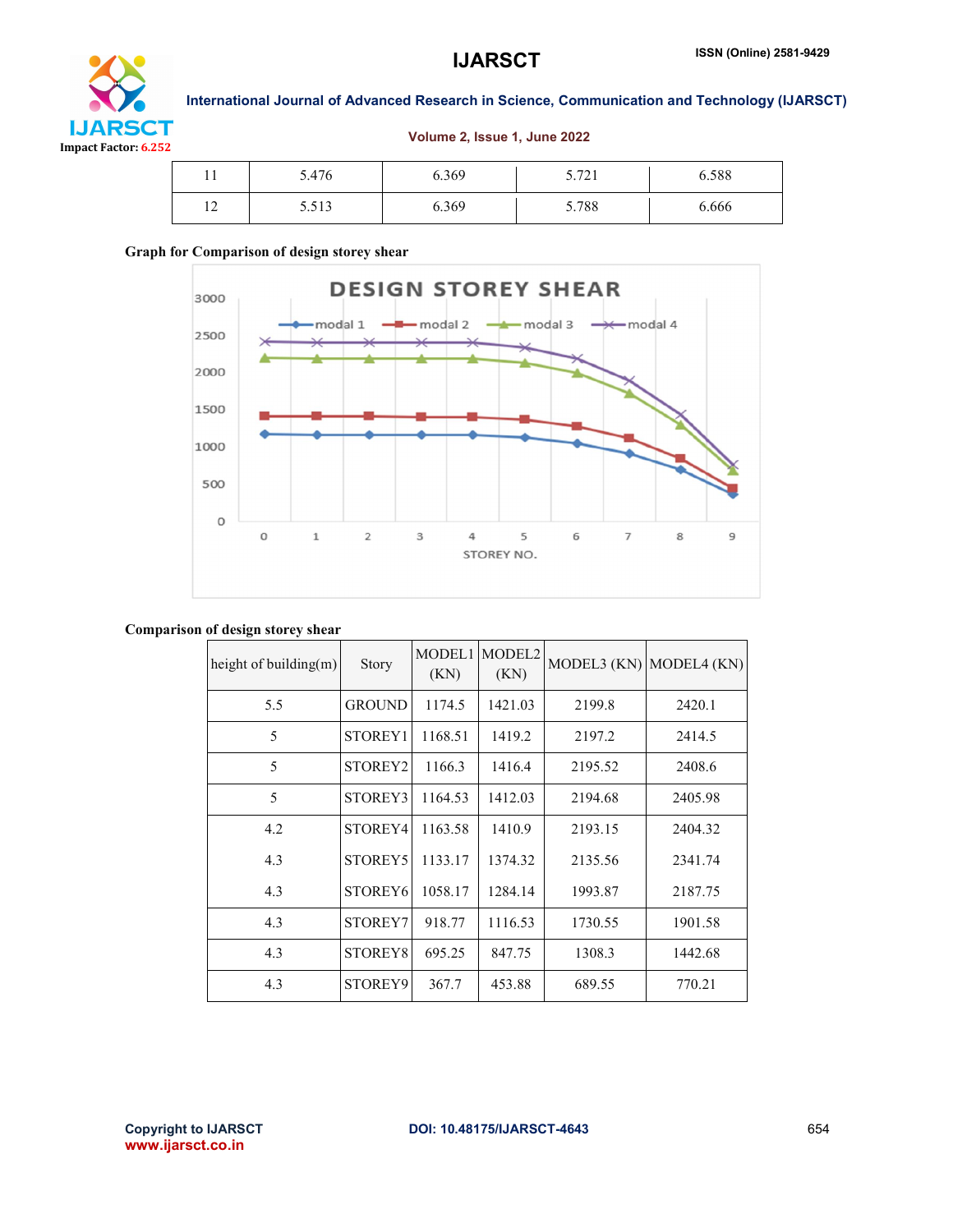

#### Volume 2, Issue 1, June 2022

International Journal of Advanced Research in Science, Communication and Technology (IJARSCT)

#### Comparison of storey displacements in x-direction in 4 models

| Storey              | (mm) | MODEL1 MODEL2 MODEL3 MODEL4<br>(mm) | (mm) | (mm) |
|---------------------|------|-------------------------------------|------|------|
| STOREY1 3.1         |      | 3                                   | 1.1  | 1.1  |
| STOREY2 5.7         |      | 5.2                                 | 2.2  | 2.1  |
| STOREY3 8.1         |      | 6.3                                 | 3.5  | 3.3  |
| STOREY4             | 10.2 | 7.1                                 | 4.8  | 4.5  |
| STOREY5 11.8        |      | 8.7                                 | 6    | 5.6  |
| STOREY6 13.1        |      | 9.9                                 | 7.2  | 6.6  |
| <b>STOREY7 14.2</b> |      | 10.7                                | 8.1  | 7.5  |
| STOREY8 15.1        |      | 11.6                                | 9.2  | 8.4  |
| STOREY9 15.9        |      | 12.2                                | 9.9  | 9.2  |



## PUNCHING SHEAR FAILURE IN FLAT SLAB BUILDINGS

Comparison of shear stresses, corresponding to Mx moments in column C13 (centre column).

| Storey | $DD+LL$<br>(N/mm <sup>2</sup> ) | $DD+LL+EQX$<br>(N/mm <sup>2</sup> ) |
|--------|---------------------------------|-------------------------------------|
| 9      | 1.1792                          | 1.1336                              |
| 8      | 1.1754                          | 1.1452                              |
| 7      | 1.1826                          | 1.1672                              |
| 6      | 1.1802                          | 1.1778                              |
| 5      | 1.181                           | 1.1852                              |
| 4      | 1.1789                          | 1.2166                              |
| 3      | 1.1832                          | 1.2413                              |

Copyright to IJARSCT **DOI: 10.48175/IJARSCT-4643** 655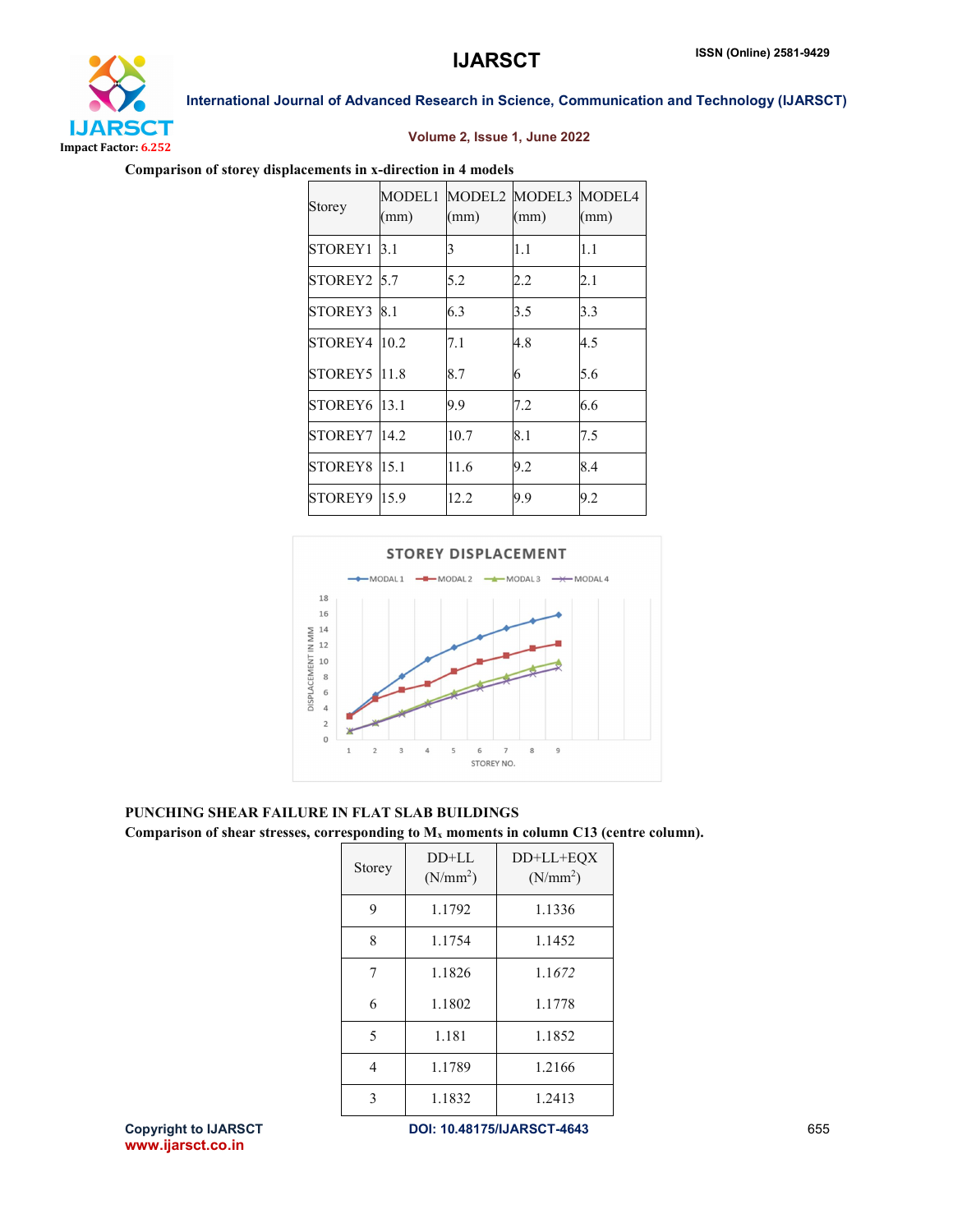

#### 2 1.1858 1.2689 1 1.1927 1.3293  $\n *DD+LL*\n *--ID-D+LL+EQX*$ SHEAR STRESS (N/MM2)  $1.4$  $1.3\,$  $1.2$  $1.1\,$  $\overline{1}$  $\overline{7}$ 6 STOREY NO. 4  $\overline{\mathbf{3}}$  $\overline{2}$  $\mathbf{1}$ **COMPARISON OF SHEAR STRESSES CORRESPONDING TO MX MOMENTS** IN COLUMN C11 DD+LL -DD+LL+EQX  $1.5\,$ SHEAR STRESS (N/MM2)  $\,1\,$  $0.5$  $\,$  0  $\overline{5}$ STOREY NO.

#### Volume 2, Issue 1, June 2022



| Story         | $DD+LL$<br>(N/mm <sup>2</sup> ) | DD+LL+EQX<br>(N/mm <sup>2</sup> ) |  |  |
|---------------|---------------------------------|-----------------------------------|--|--|
| 9             | 1.38                            | 1.399952                          |  |  |
| 8             | 1.378852                        | 1.392011                          |  |  |
| 7             | 1.359152                        | 1.384125                          |  |  |
| 6             | 1.331665                        | 1.362915                          |  |  |
| 5             | 1.269498                        | 1.269238                          |  |  |
| 4             | 1.28516                         | 1.241355                          |  |  |
| 3             | 1.254228                        | 1.23                              |  |  |
| 2             | 1.25                            | 1.251425                          |  |  |
| 0.891808<br>1 |                                 | 1.073618                          |  |  |

#### Comparison of punching shear stresses in column C13 (Centre column) corresponding to 4 models.

| <b>STOREY</b><br>NO | MODEL1<br>(N/mm <sup>2</sup> ) | MODEL <sub>2</sub><br>(N/mm <sup>2</sup> ) | MODEL3<br>(N/mm <sup>2</sup> ) | MODEL4<br>(N/mm <sup>2</sup> ) |
|---------------------|--------------------------------|--------------------------------------------|--------------------------------|--------------------------------|
|                     | 1.1998                         | 0.790                                      | 1.158                          | 0.742                          |
|                     | 1.1965                         | 0.820                                      | 1.150                          | 0.762                          |
|                     | 1.1920                         | 0.848                                      | 1.142                          | 0.780                          |

www.ijarsct.co.in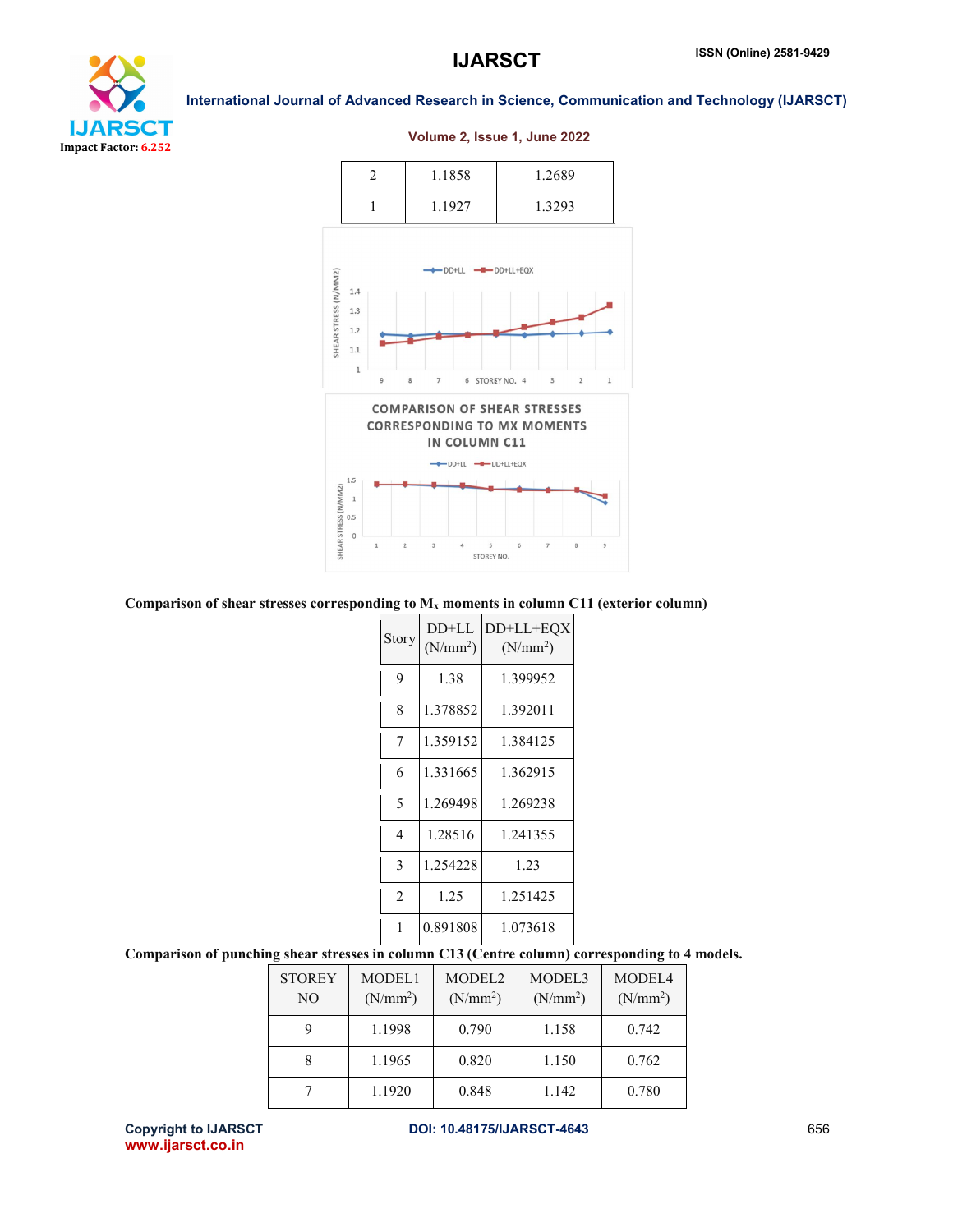



| 6 | 1.1879 | 0.858 | 1.140 | 0.890 |
|---|--------|-------|-------|-------|
| 5 | 1.1868 | 0.878 | 1.217 | 0.893 |
| 4 | 1.224  | 0.905 | 1.230 | 0.904 |
| 3 | 1.254  | 0.920 | 1.239 | 0.909 |
| 2 | 1.287  | 0.932 | 1.244 | 0.901 |
|   | 1.359  | 0.948 | 1.245 | 0.893 |

#### Volume 2, Issue 1, June 2022





| <b>STOREY</b><br>NO <sub>1</sub> | MODE1<br>(N/mm <sup>2</sup> ) | MODE <sub>2</sub><br>$(N/mm^2)$ | MODE3<br>(N/mm <sup>2</sup> ) | MODEL4<br>$(N/mm^2)$ |
|----------------------------------|-------------------------------|---------------------------------|-------------------------------|----------------------|
| 9                                | 1.592                         | 1.215                           | 1.420                         | 1.138                |
| 8                                | 1.540                         | 1.198                           | 1.408                         | 1.132                |
| 7                                | 1.498                         | 1.188                           | 1.398                         | 1.125                |
| 6                                | 1.466                         | 1.179                           | 1.387                         | 1.115                |
| 5                                | 1.354                         | 1.068                           | 1.298                         | 1.031                |
| $\overline{4}$                   | 1.320                         | 1.042                           | 1.303                         | 1.033                |
| 3                                | 1.225                         | 0.973                           | 1.238                         | 0.980                |
| $\overline{2}$                   | 1.332                         | 1.096                           | 1.391                         | 1.118                |
| 1                                | 1.119                         | 0.801                           | 0.931                         | 0.674                |

Comparison of punching shear stresses in column C11 (exterior column) corresponding to 4 models



Copyright to IJARSCT **DOI: 10.48175/IJARSCT-4643** 657 www.ijarsct.co.in